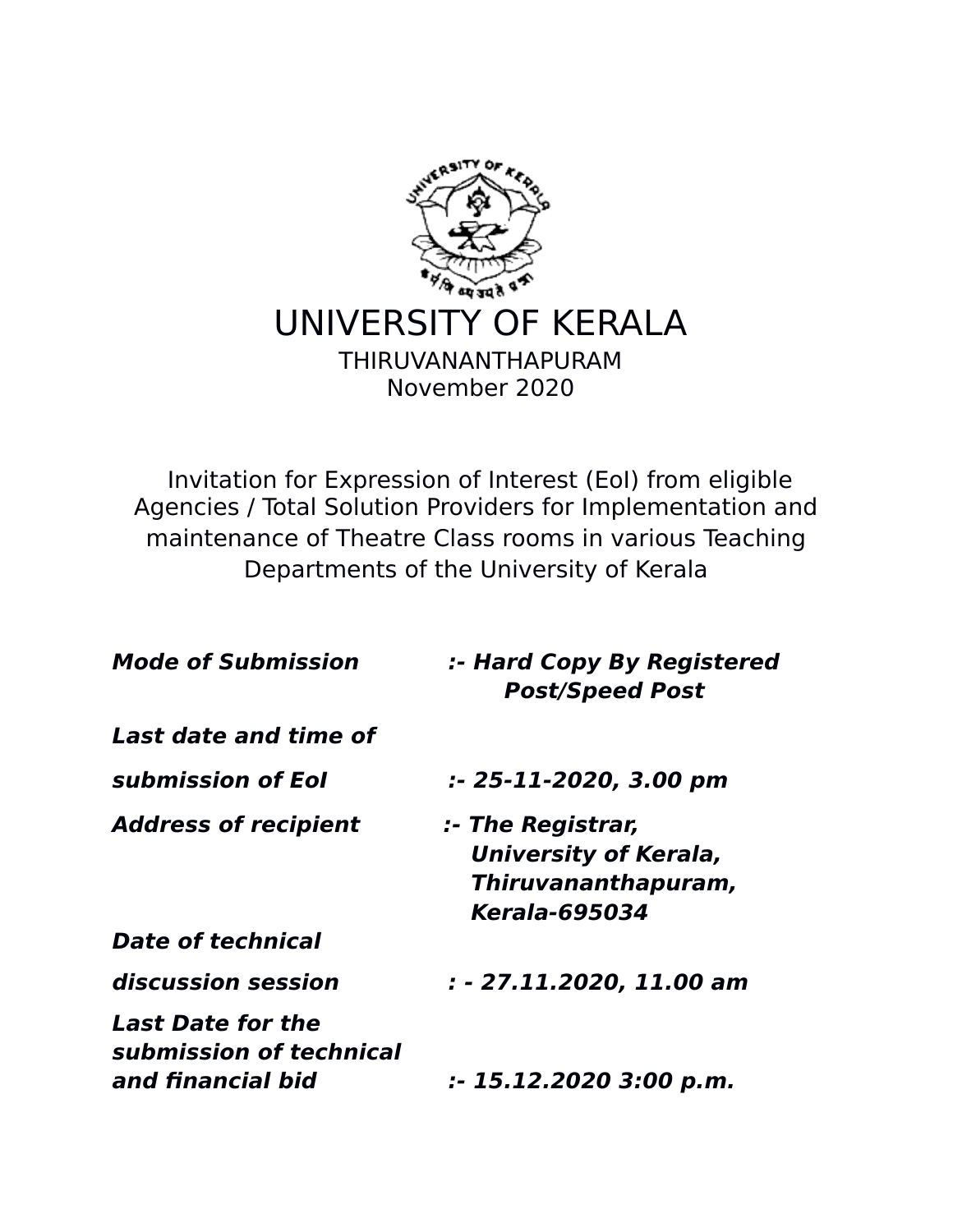# **1. About University of Kerala**

University of Kerala is the Mother University from which all the other Universities in Kerala have evolved. Our University has produced many eminent personalities who have been successful both in India and abroad and have brought the laurels to the country. University of Kerala got Maiden Chancellor's Award for 'the Best University' in the State. Kerala University is ranked  $23^{\omega}$  by National Institute Ranking Framework (NIRF) and is at the top most in Kerala State.

University has decided to establish theatre classroom to enhance the teaching learning infrastructure in the University departments. An interactive theatre classroom with well-equipped facilities is a necessity for providing sophisticated education to compete with the dynamic demands of modern world.

# **2. Objectives of the Project**

- a) To provide flawless education system through student-centric technology, in an interactive platform.
- b) To accelerate the pace in delivering full-fledged education in all aspects with the aid of modern technology

## **3. Objective of the EoI**

The objective of the EoI is to select suitable agencies (for handling the end-toend activities encompassing but not limited to, the implementation, integration with existing systems, setup of all hardware components and interfaces)

# **4. Scope of work**

Scope of work includes design, execution and maintenance of 40 theatre class rooms inthe existing rooms of various teaching departments of the University. Aesthetically designed theatre like class rooms with facilities to give classes digitally and store this on a central server. These classes have to be streamed over internet facility to incorporate the students/ faculties from far end. Overall civil, electrical, networking, and digital solution has to be provided by the bidder to the above extent. Various activities included in the scope of work are listed below. List of Departments with class rooms sizes are appended in Annexure 1.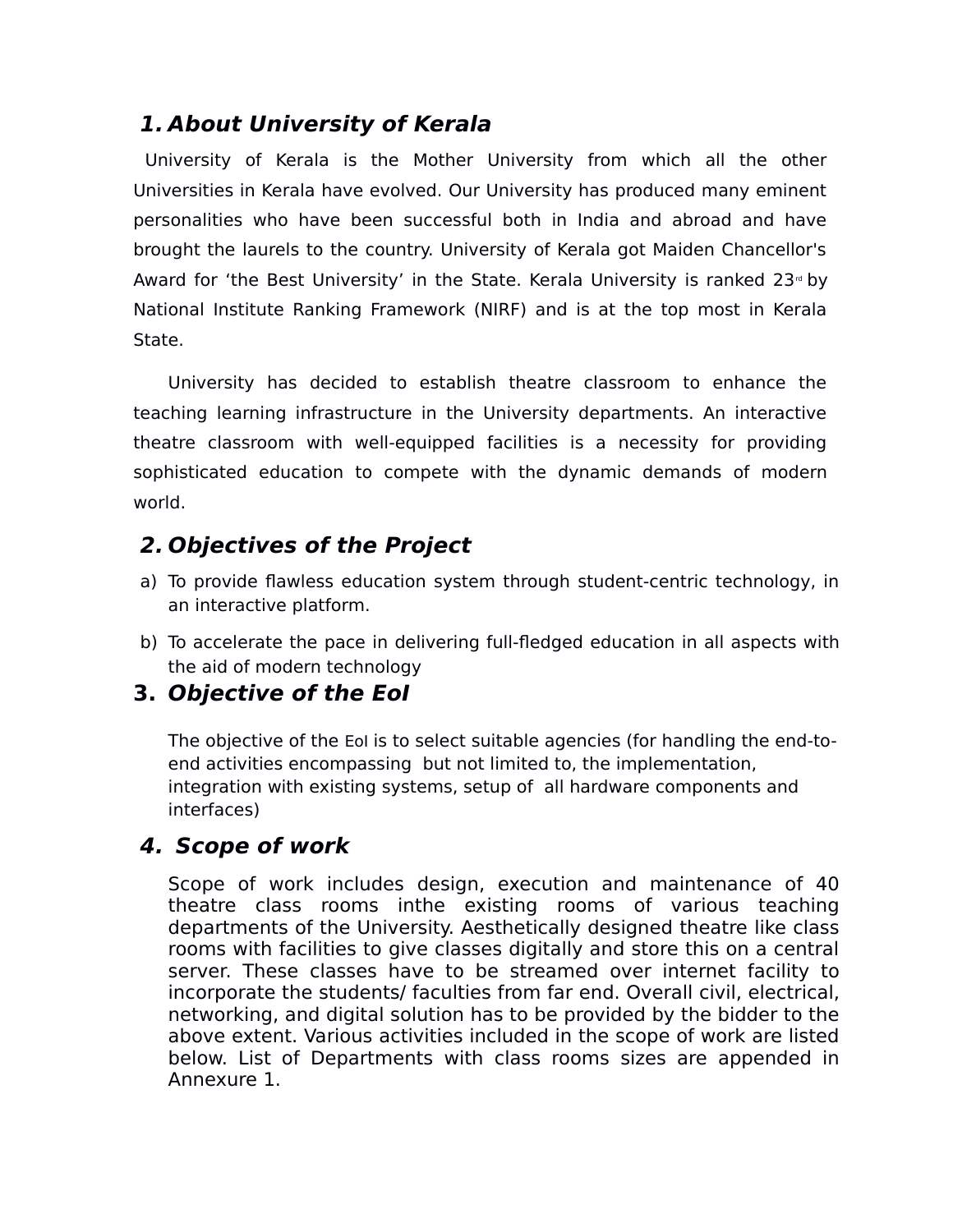### **A. CIVIL WORK**

- 1. Minor civil modification works in the proposed class rooms
- 2. Painting of walls on a putty finish

3. Structural Repairing/plastering repair

4. Flooring:-Stepped flooring using wooden platforms with approved hard wood to provide theatre effect and finished with fixed synthetic nylon wool carpet and lecture platform for small and medium size room and vitrified tile flooring for large rooms.

5. Wall Finishing:- Emulsion paint over wall putty and acoustic fabric paneling cut outs as per requirement for small and medium rooms. Wall paneling and acoustic paneling to large rooms

6. False ceiling:- with perforated GRG perforated ceiling board in GI pressed channels and perimeter channels

7. Furniture:- Seasoned hard wood melamine finished tables and benches of curved shape, fixed type each unit having seating capacity 3nos, and with comfortable back rest according to room size for small and medium size rooms and theatre chairs for large rooms

- 8. Wooden shelf for storage of size 1.00mx 1.20 m with inside racks, shutters and locking arrangements
- 9. Window curtains with venetian roller blinds
- 10. Wooden Lecture platform of suitable size

#### **B. ELECTRICAL WORK**

| 1. Concealing of the existing conduits is required for getting better<br>aesthetical appearance                              |
|------------------------------------------------------------------------------------------------------------------------------|
| 2. Modification and standardization of panel boards in place of old and<br>dilapidated panel boards wherever necessary       |
| 3. Enhance the capacity of the transformers and LT panels in the substation<br>considering the additional load requirements. |
| 4. Providing new energy efficient lights including wiring of light points in the<br>theatre room                             |
| 5. Providing plug points and related wiring for connecting all electrical<br>installations                                   |
| 6. Providing Air conditioning wiring wherever necessary                                                                      |
| 7. Providing new light distribution boards and power distribution boards<br>according to new requirement                     |

8. Net working arrangements in the theatre class rooms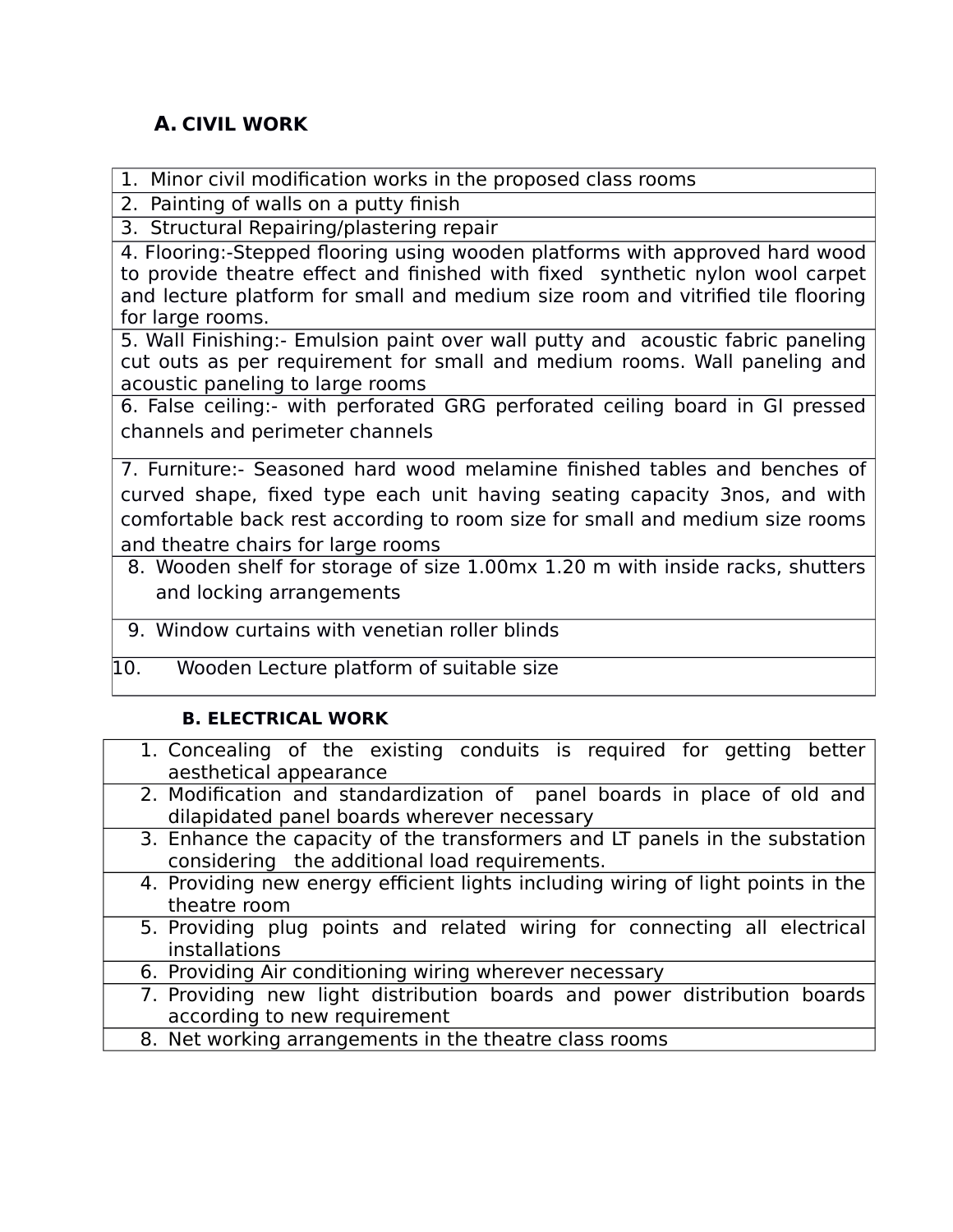## **C. Facilities of Theatre Classroom**

The following facilities are required in the proposed theatre classroom

- 1. There should be one PTZ Camera with auto tracking system for recording the lecture and another wide angle video camera focusing the audience in the class room
- 2. There should be an interactive digital podium with Desktop Processor, Boundary layer Microphone, writing pen and other facilities
- 3. There should be proper and dedicated microphones for the audience
- 4. There should be separate microphone for the teacher that will not interrupt the teacher's movement (Lapel mic\headband microphone)
- 5. Audio Speaker system appropriate for the classroom, depending upon the dimensions and nature of the class room
- 6. Ultra Short Throw Projector and display board
- 7. Audio video processor that supports the following requirements
	- a. The display will be from interactive podium/camera (teacher or audience)/live participant from remote location/all
	- b. The output of the system should be in a single entity where the person who speaks (it can be either teacher or student or live participant) will come in the picture along with the presentation, if any.
	- c. Advanced audio processing, unwanted background noise such as paper rustling or keyboard rattle or conference call echo should be removed from the audio.
	- d. The so selected video and audio should be treated as one entity, called video out
	- e. Provision to save the video out in the local/remote data store
	- f. Provision to make the video out as live in software based video calls such as Google meet, Zoom, Jitsi, etc.
	- g. Provision to interact with the remote participant
	- h. Provision for to and fro connectivity Bluetooth, wireless, USB, HDMI, etc
- 8. Remote controlled/single point controlling system for the entire system
- 9. Additional two year annual maintenance contract, over the five year guarantee period for all the equipment and their desired services
- 10. UPS for a minimum of 1 hour backup
- 11. The system shall be compatible for video conferences hosted in hardware based systems like Polycom, etc.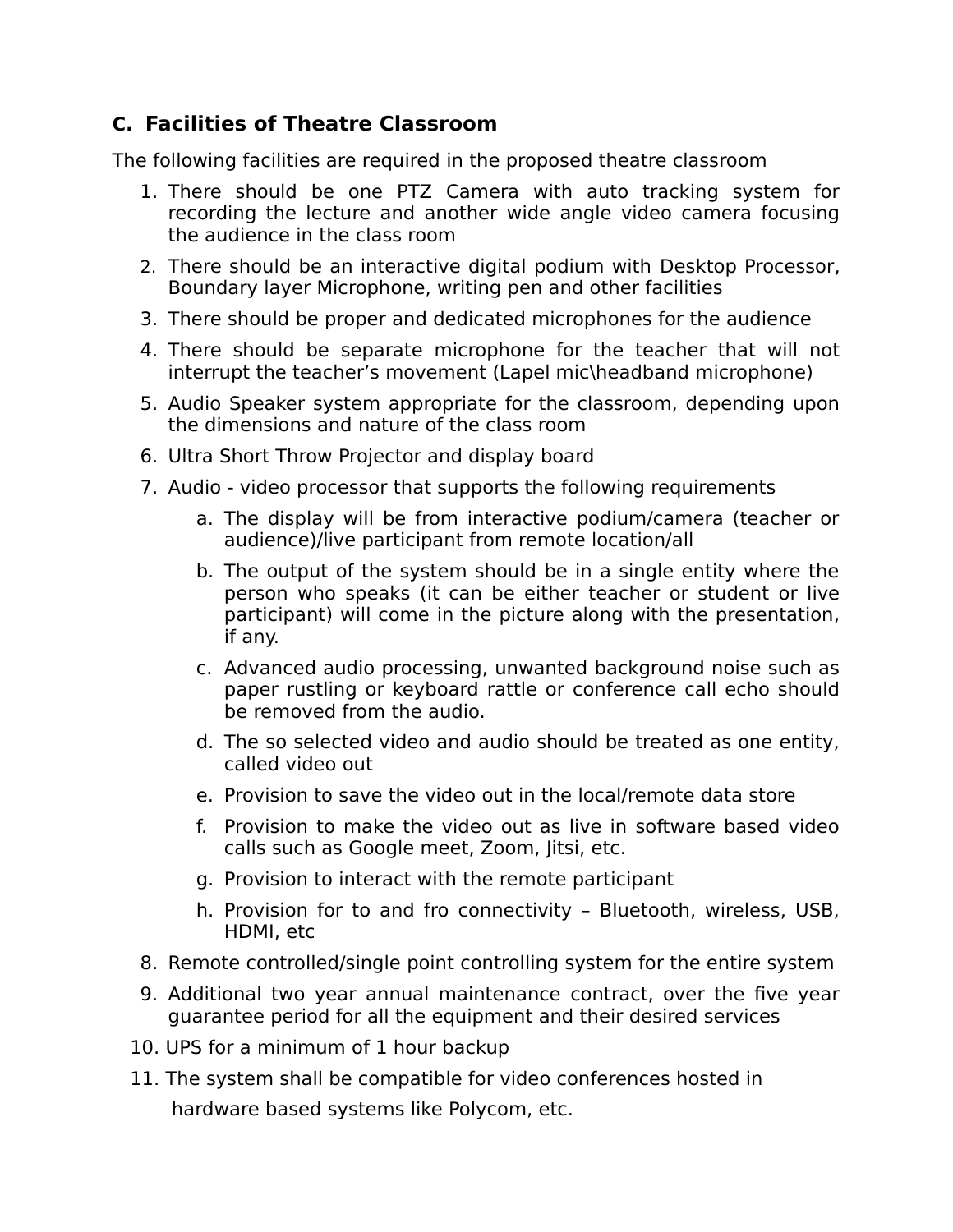#### **Networking requirement**

|                | Item                                                                                                                                           | Qty            | Unit      |
|----------------|------------------------------------------------------------------------------------------------------------------------------------------------|----------------|-----------|
|                | Supply and installing of 3x3 Box, faceplate, I/O and its                                                                                       |                |           |
| $\overline{1}$ | termination                                                                                                                                    | 120            | no        |
|                | Supply and installation of CAT6 UTP cable through PVC pipe of<br>appropriate size and termination using RJ 45 including supply                 |                |           |
| $\overline{2}$ | of pipe and RJ 45 connectors                                                                                                                   | 7500           | м         |
| 3              | Supply, installation and configuring of 24 port L2 Managed<br>switch, with 4 nos 1Gbps SFP port, lifetime warranty,<br><b>HP/NETGEAR/CISCO</b> | 22             |           |
|                |                                                                                                                                                |                | no        |
|                | Supply, installation and configuring of 48 port L2 Managed<br>switch with 4 nos 1Gbps SFP port, lifetime warranty,                             |                |           |
| 4              | <b>HP/NETGEAR/CISCO</b>                                                                                                                        | $\mathbf 1$    | no        |
|                | Supply and fixing of Rack 9U, including necessary patch panel                                                                                  |                |           |
| 5              | and cable manager, and patch cords                                                                                                             | 13             | no        |
|                | Supply and laying of 1Gbps OFC through HDPE pipe (including                                                                                    |                |           |
| 6              | supply of HDPE pipe) and splicing of OFC                                                                                                       | 150            | m         |
|                | Supply and fixing of fully loaded 12 port LIU                                                                                                  |                |           |
| $\overline{7}$ |                                                                                                                                                | 2              | no        |
|                | Supply and installation of 1G SFP module, and required optical                                                                                 |                |           |
| 8              | patch cord                                                                                                                                     | $\overline{2}$ | no        |
| 9              | Additional item if any for completing the project                                                                                              | 1              | <b>LS</b> |

# **5.Eligibility Criteria**

## **(1) General**

- **a.** The agency should be registered in India at least for the last 5 years
- **b.** Agency should have valid PAN Number
- **c.** The agency should also have GST Registration.
- **d.** The bidder or their associates shall not be blacklisted in India or abroad by any government department/agency in last 7 years. The bidder should furnish a self-certified undertaking to the effect.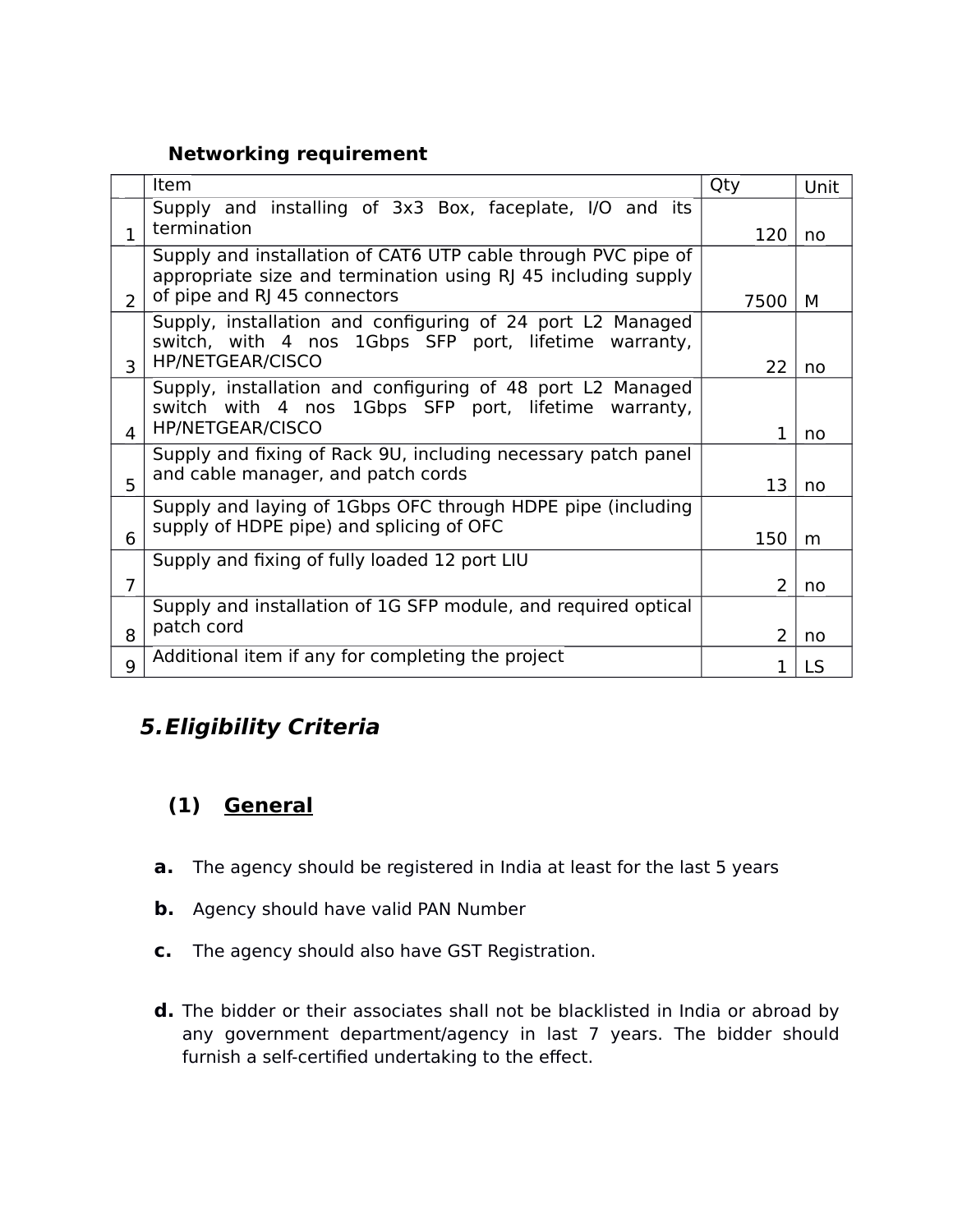**e.** There will not be any litigation against the firm or their associates for default in execution of work, misbehavior, mishandling of assets or on other matters related with the execution of works.

## **Technical**

- a. The firm should have minimum five years experience in executing works of similar nature in all the four components of work such as civil, electrical, hardware and internet service. The bidder have executed works of similar nature within the last three years; minimum one work for a value not less than Rs.1 Crore or alternately two works of value not less than 50 lakhs each respectively (proof of each to be submitted) Bidder may associate with other firm through valid MOI/ Agreement to enrich their experience/eligibility. However, they have to mention clearly who the lead partner is. The responsibility to complete the assignment successfully will rest with the lead partner only.
- b. The bidder should have sufficient skilled manpower, technically qualified supervisors, technically qualified service team, scaffolding equipments and machineries required for the satisfactory and smooth execution of work and for the proper maintenance within the guarantee period and thereafter.
- c. The bidder should have sufficient technical knowledge about the hardware components and other materials used for the work.

# **(2) Financial**

- a. The bidder must have sufficient financial back ground for executing the work
- b. The agency should be registered in India at least for last 5 years
- c. Agency should have valid PAN Number
- d. The agency should also have GST Registration.
- e. The Audited Financial Statement (Profit & Loss, Account Balance Sheet) for the last 3 years need to be submitted.
- f. Copy of Income Tax Returns for the last 3 years should also be submitted.

# **6. Other conditions**

**a.** A technical discussion session with the shortlisted firms wil be arranged on 27.11.2020 at 11.00 am at the Kerala University Senate Chamber. Shortlisted firms/agencies can participate in the technical discussion/presentation to seek clarification regarding the EoI and further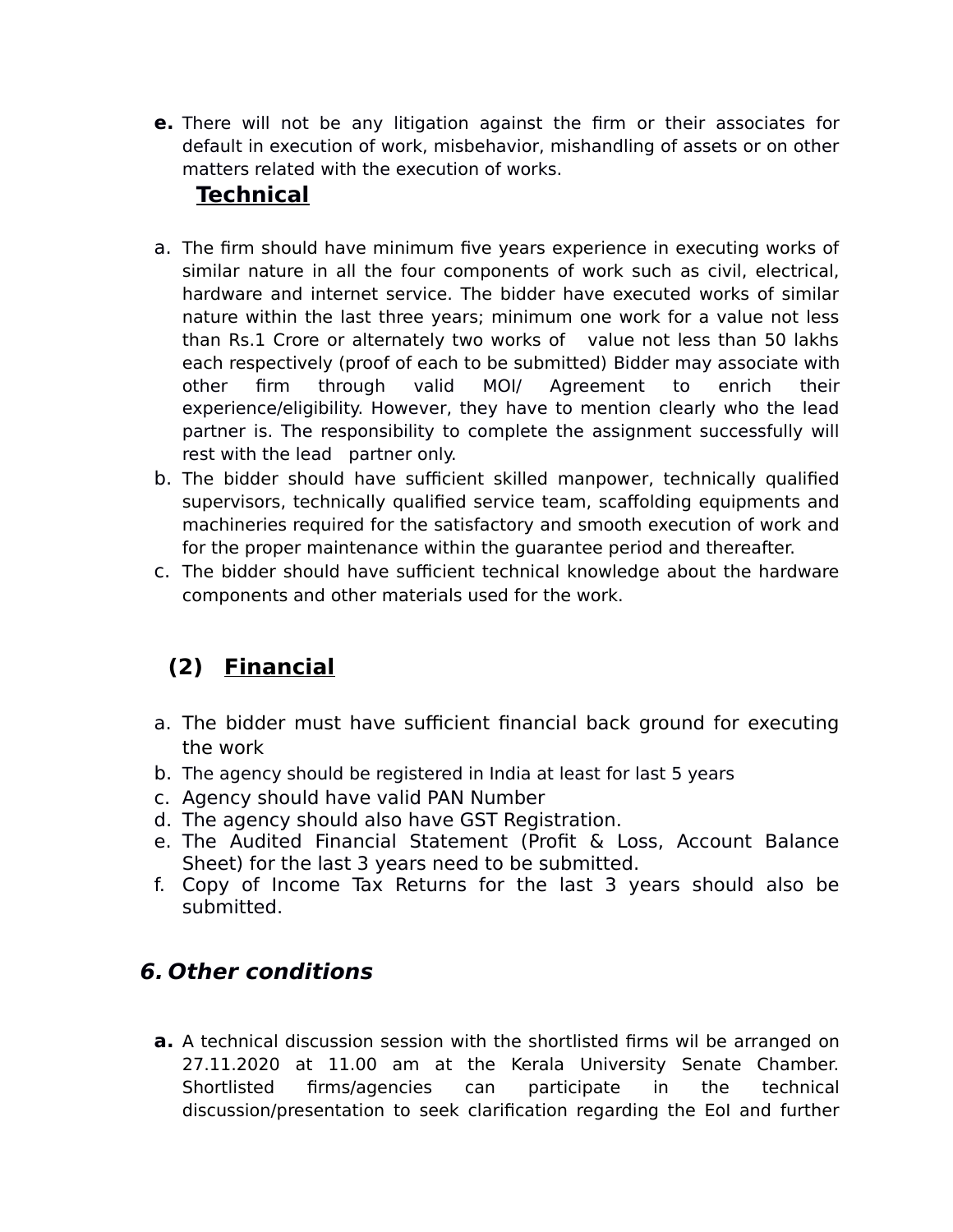execution of the work. No further enquiry on any manner will be entertained. Those who wish to participate in the technical discussion session should carry a valid ID card issued by the firm/agency to prove their identity. NO TA/DA will be paid by the University for attending the technical discussion session. If the meeting is held online those who wish to participate may send their response to e-mail [adb2 sectionadmn@gmail.com](mailto:adb2admn@gmail.com) based on which the link will be provided to them to join the meeting.

- **b.** Any subsequent corrigenda/clarifications will be made available on https://keralauniversity.ac.in
- **c.** Electrical installations and allied works should be carried out through licensed workers/sub contractors only. All mandatory stipulations of the electrical inspectorate and other statutory bodies must strictly be followed during the execution of the work.
- **d.** All the works should be carried out under the supervision of the University officials.
- **e.** Only genuine accessories/components should be used for connecting of hardware items.
- **f.** If the manufacturer insists on any stipulations to be followed for the execution of the work/installation of the hardware, the bidder is bound to execute the work as per the manufacturer's stipulations.
- **g. The whole work will cover under a guarantee for a period of five year from the date of completion of the work irrespective of individual warranty provided by manufacturers for individual items. It is the responsibility of the bidder to repair or replace the defective items within the guarantee period without any additional payment for material cost and labour charges.**
- **h.** Testing and commissioning of each theatre class room should be done separately in the presence of the University officials. Payment for the work will be done only after satisfactory completion of the work.
- **i.** The bidder should agree to make presentations related to the information sought in response to this bid, if required.
- **j.** The bidder shall bear all the costs for participation in the EoI process including preparation of technical and financial bid and must be ready to undertake this activity on his own.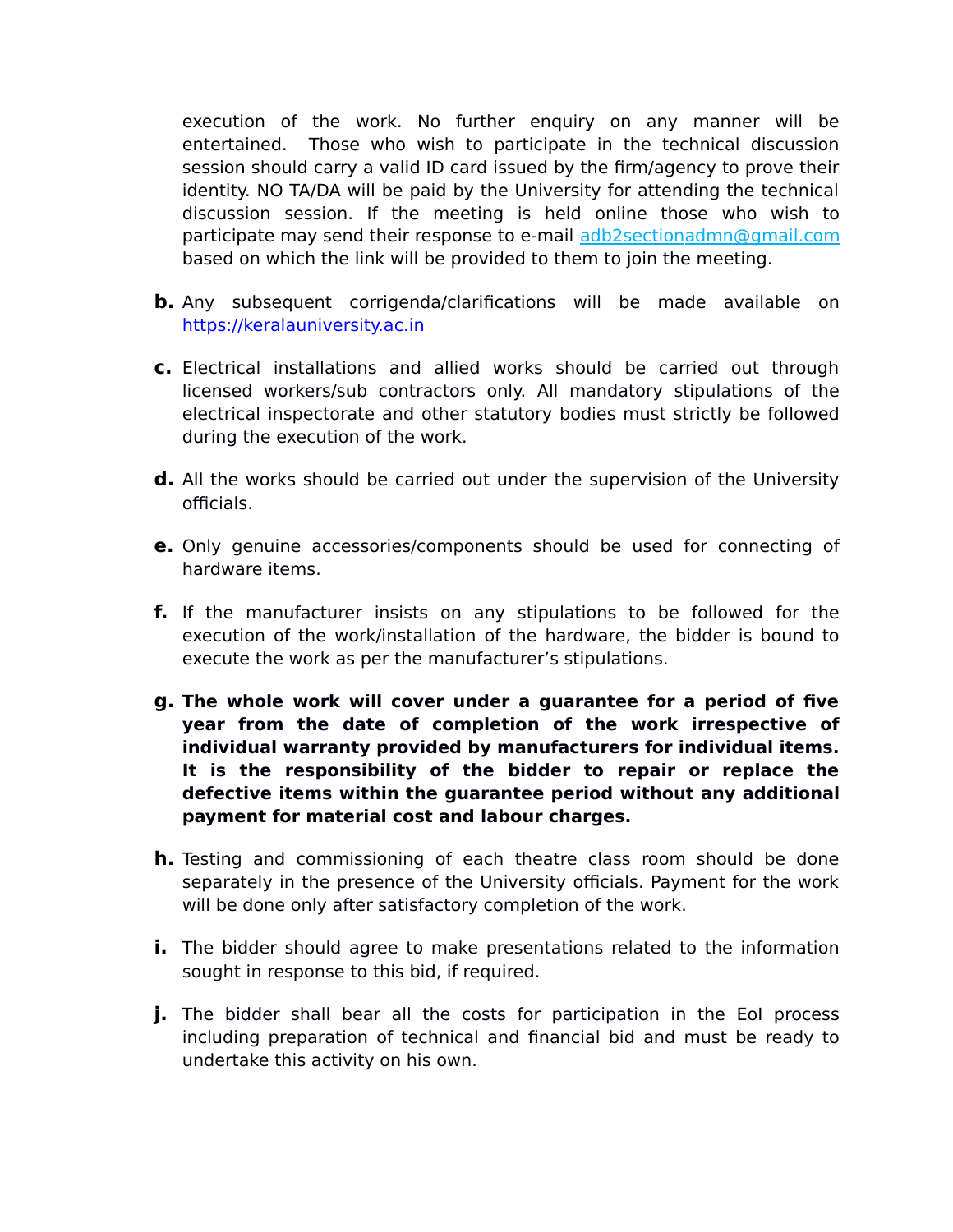- **k.** Participants declared by any government department/agency to be ineligible to participate for unsatisfactory past performance, corrupt, fraudulent or any other unethical business practices shall not be eligible.
- **l.** Breach of general or specific instructions for bidding, general and special conditions of contract with the University during the past 5 years may make a firm ineligible to participate in bidding process.
- **m.**Any false information provided with the tender with respect to citations, Projects handled, Office locations or any other information would lead to disqualification of the bidder and other suitable penal actions.

### **7. Time of Completion of the work**

- **a.** The time of completion for the work is **FIVE months from the date of award of the contract**. Time is the essence of this work. The bidder shall complete the work in the scheduled contract period.
- **b.** Fine for the delay in completion of work will be realized from the contractor as per clause 2112 and 2112 (1) of Kerala PWD manual.

## **8. Submission of EoI**

Bidders should submit their technical documents along with all supporting documents in proof of the eligibility criteria listed below, along with the letter of intimation and duly filled in proforma (attached at the end of EoI document). Proposal must be submitted in hardcopy on or before the scheduled date.

The following documents should be submitted along with the EoI:

- a. Letter of intention in annexure -2
- b. Attested copies of PAN CARD, GST REGISTRATION CERTIFICATE, LICENSE FROM STATUTORY BODIES IF ANY
- c. List of works executed in annexure-3
- d. Documents to prove the financial position of the bidder
- e. Audited statements for the last three years
- f. Details of skilled and technical manpower in hand with the bidder (In company letter head)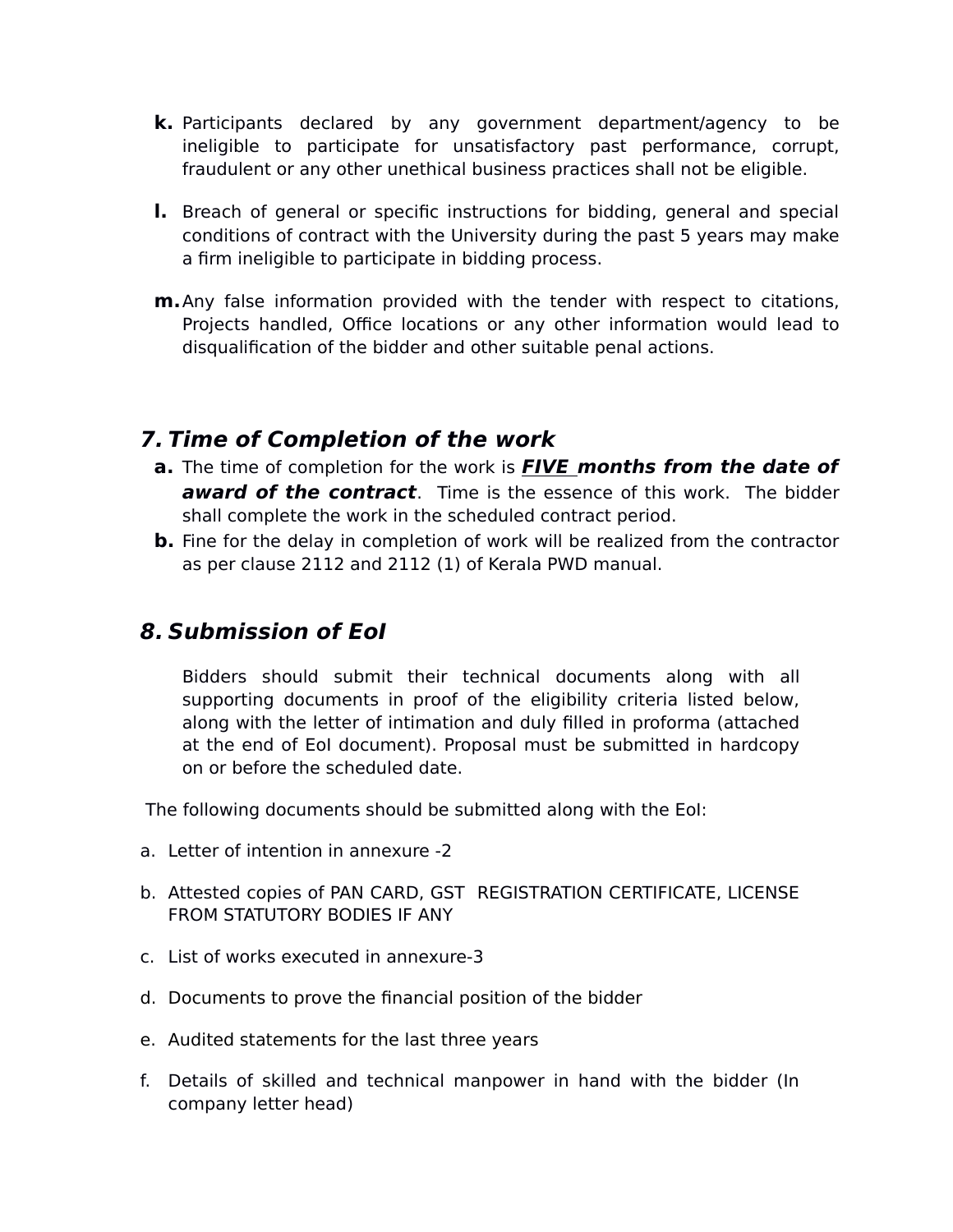- g. List of associates if any (In company letter head)
- h. A self declaration of the bidder showing that the bidder or their associates are not black listed in India/Abroad for the last seven years (In company letter head)
- i. Design and drawing of a typical theatre class room
- j. Detailed technical specification of items under networking and hardware.
- k. Non priced bill of materials with make and model number

## **10. Evaluation Process**

- a. University of Kerala reserves the right to accept or reject any or all the EoI without assigning any reasons thereof.
- b. The expert committee constituted by the University of Kerala for the aforesaid purpose shall evaluate the EoI with all supporting documents & documentary evidence. Non production of requisite supporting documents or documentary evidence along with the bid, may lead to rejection of the EoI.

**04-11-2020 Sd/-** 

#### **REGISTRAR**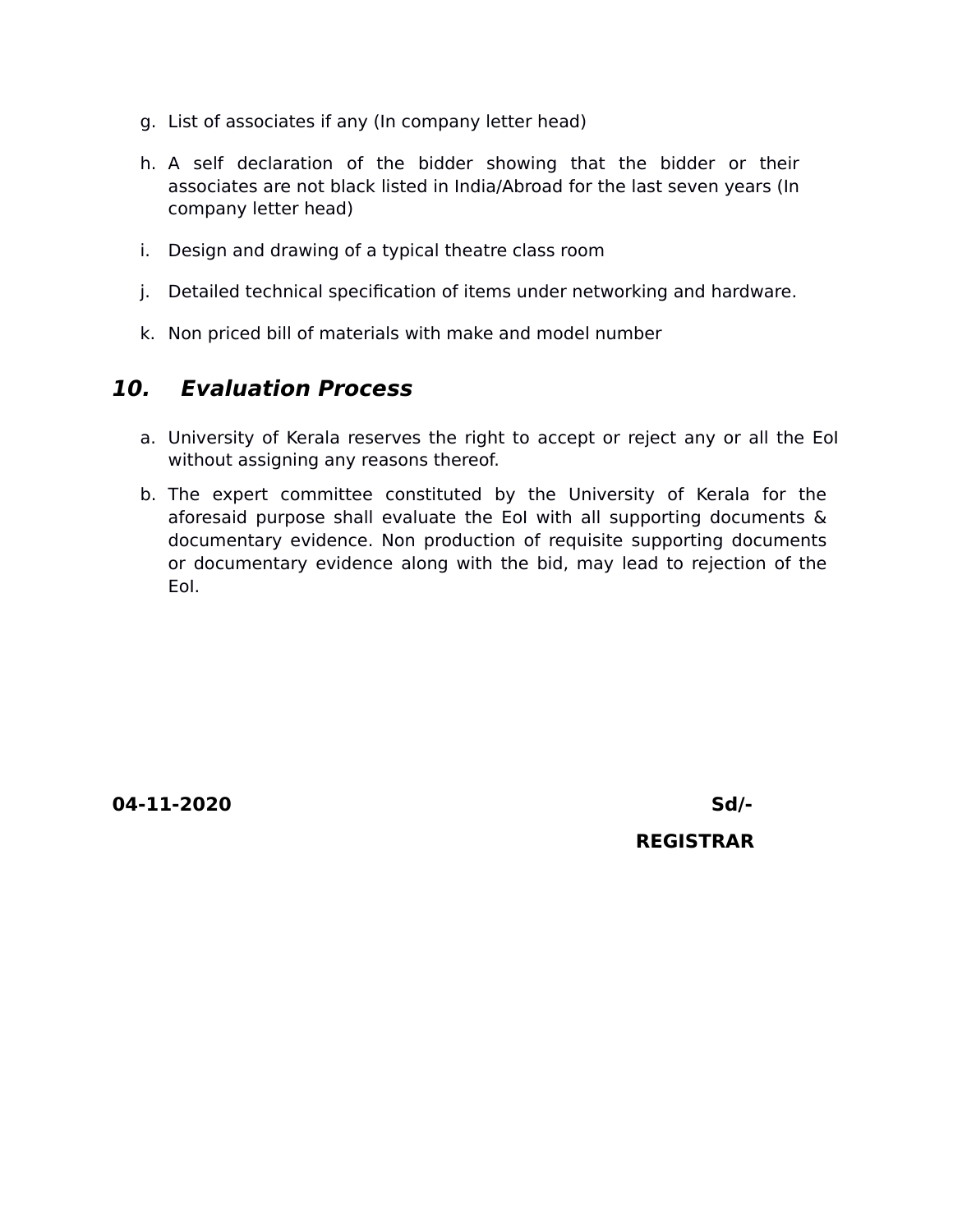#### **ANNEXURE-1 –LIST OF THEATRE CLASS ROOMS**

#### **DIAMENSIONS OF PROPOSED THEATRE CLASS ROOMS IN 40 DEPARTMENTS IN THE UNIVERSITY OF KERALA**

| SI.<br><b>No</b><br>t | <b>Department</b>         | <b>Room No:</b>                       | <b>Floor</b>             | <b>Dimension</b><br>(LxW)<br>(metres) |                  | <b>Height</b><br>(metre<br>s) | <b>Area</b><br>(m <sup>2</sup> ) |
|-----------------------|---------------------------|---------------------------------------|--------------------------|---------------------------------------|------------------|-------------------------------|----------------------------------|
|                       |                           |                                       |                          |                                       | W                |                               |                                  |
| $\mathbf 1$           | Malayalam                 | 60/61                                 | $\overline{\mathsf{SF}}$ | 12.85                                 | 7.65             | 3.60                          | 98.30                            |
| $\overline{2}$        | Tamil                     | 59                                    | SF                       | 9.50                                  | 6.43             | 3.60                          | 61.09                            |
| $\overline{3}$        | Linguistics               | 85                                    | <b>TF</b>                | 7.00                                  | 6.28             | $2.75 +$ ro<br>of             | 43.96                            |
| $\overline{4}$        | Sanskrit                  | 35                                    | <b>FF</b>                | $\overline{7}$                        | 6.2              | $\overline{3.6}$              | 43.40                            |
| 5                     | Hindi                     | 13                                    | GF                       | $\overline{7}$                        | 6.45             | 3.6                           | 45.15                            |
| 6                     | <b>IMK</b>                | 2.18                                  | GF                       | 11.77                                 | 6.2              | 3.05                          | 72.974                           |
| $\overline{7}$        | Law                       | $LH-1(215)$                           | <b>FF</b>                | 17.6                                  | 6                | 3.05                          | 105.6                            |
| 8                     | Commerce                  | $\overline{2}$ nd<br>M.com<br>finance | FF                       | 11.75                                 | 6.05             | 3.05                          | 71.0875                          |
| 9                     | Political<br>Science      | Latin American<br><b>Studies</b>      | GF                       | 16.14                                 | 6.1              | $\overline{3.4}$              | 98.454                           |
| 10                    | Sociology                 | Seminar hall                          | $\overline{\mathsf{SF}}$ | 9                                     | 6.1              | 3.4                           | 54.9                             |
| 11                    | Economics                 | 203                                   | <b>FF</b>                | 9                                     | 6.1              | 3.4                           | 54.9                             |
| 12                    | <b>ORI</b>                | Seminar hall                          | FF                       | 8.3                                   | 5.6              | False<br>ceiling              | 46.48                            |
| 13                    | Islamic<br><b>Studies</b> | 101                                   | <b>GF</b>                | 10.3                                  | 4.8              | 3.5                           | 49.44                            |
| 14                    | Archaeology               | <b>New Block</b>                      | GF                       | 9.3                                   | 6.12             | $\overline{3.5}$              | 56.916                           |
| 15                    | Dept.<br>Zoology          | <b>MSc</b><br>1/11<br>Semester        | <b>SF</b>                | 9.15                                  | 9                | 3.5                           | 82.35                            |
| 16                    | <b>History</b>            | Seminar hall                          | <b>BF</b>                | 12.25                                 | 6.1              | 2.45                          | 74.725                           |
| 17                    | <b>SDE</b>                | $L - 22$                              | <b>SF</b>                | 15.3                                  | 6.1              | 3.5                           | 93.33                            |
| 18                    | Arabic                    | Seminar hall                          | FF.                      | 9.45                                  | 6                | 3.4                           | 56.7                             |
| 19                    | Philosophy                | Seminar hall                          | FF.                      | 8.3                                   | 5.25             | 3.1                           | 43.575                           |
| 20                    | Journalism                | Class room I                          | <b>SF</b>                | 9.15                                  | 8.95             | 3.45                          | 81.8925                          |
| 21                    | <b>Botany</b>             | <b>MSc final</b>                      | GF                       | 9.1                                   | $\overline{5.9}$ | 3.45                          | 53.69                            |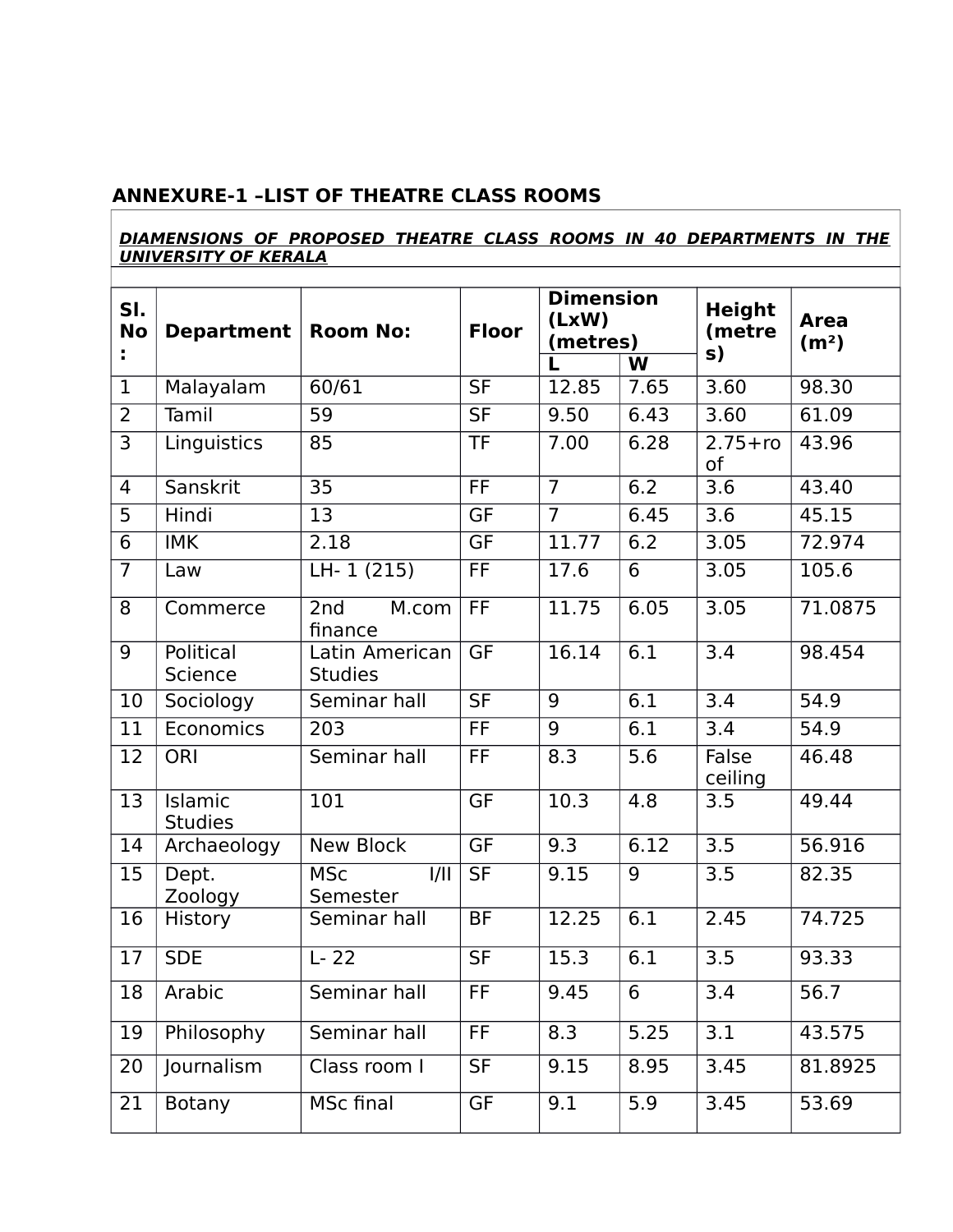| 22 | Kerala<br><b>Studies</b>   | <b>DKS - 13</b>                            |                          | 4.4                | 12                | 3.45                         | 52.8     |
|----|----------------------------|--------------------------------------------|--------------------------|--------------------|-------------------|------------------------------|----------|
| 23 | Chemistry                  | Junior<br>MSc.<br>Class room(No<br>number) | <b>SF</b>                | 11.76              | 5.15              | 3.60                         | 60.56    |
| 24 | Physics                    | Auditorium                                 | GF                       | 11.90              | 10.25             | 5.30<br>(averag<br>e)        | 121.98   |
| 25 | <b>Bio</b><br>chemistry    | Seminar<br>hall<br>(302)                   | <b>SF</b>                | 20.83              | 7.22              | 3.05                         | 150.39   |
| 26 | Computer<br>science        | Seminar hall                               | <b>SF</b>                | $11.\overline{67}$ | 7.65              | $2.6$ (fals<br>e<br>ceiling) | 89.28    |
| 27 | <b>Statistics</b>          | Lecture Hall-2                             | GF                       | 7.65               | 6.1               | 3.6                          | 46.665   |
| 28 | Geology                    | Seminar hall                               | GF                       | 12                 | 7.6               | 3.6                          | 91.2     |
| 29 | <b>Bio</b><br>Technology   | Seminar hall                               | <b>FF</b>                | 11.55              | 6.3               | $\overline{3}$               | 72.765   |
| 30 | Demography                 | Seminar Hall                               | GF                       | 8.7                | 7.75              |                              | 67.425   |
| 31 | Psychology                 | Class room 2                               | SF                       | 9                  | 7.6               | 3.6                          | 68.4     |
| 32 | <b>Mathematics</b>         | Lecture Hall-1                             | $\overline{\mathsf{SF}}$ | 9                  | 7.6               | 3.6                          | 68.4     |
| 33 | Aquatic<br>Biology         | Auditorium                                 | GF                       | 21.87              | 8.7               | 3.6                          | 190.269  |
| 34 | Future<br><b>Studies</b>   | Class room-2                               | <b>SF</b>                | 9.18               | $\overline{5.75}$ | 3.6                          | 52.785   |
| 35 | Environment<br>al science  | 18                                         | <b>SF</b>                | $13.\overline{65}$ | 6                 | false<br>ceiling             | 81.9     |
| 36 | Opto<br>electronics        | F35                                        | $\overline{FF}$          | 12.4               | 6.13              | $\overline{3.6}$             | 76.012   |
| 37 | <b>Bio</b><br>Informatics  | Class room                                 | GF                       | 7.9                | $\overline{5}$    | $\overline{3}$               | 39.5     |
| 38 | of<br>Dept<br>Education    | Seminar Hall                               | FF.                      | 14.5               | 9.25              | 4.5                          | 134.125  |
| 39 | of<br>Dept<br><b>Music</b> | Auditorium                                 | GF                       | 13.66              | 7.24              | $\overline{5}$               | 98.8984  |
|    |                            |                                            |                          | 7.94               | 4.2               |                              | 33.348   |
|    |                            | Total                                      |                          |                    |                   |                              | 132.2464 |
| 40 | Library<br>Science         | Class room                                 | <b>FF</b>                | 9                  | 5.4               | 4.5                          | 48.6     |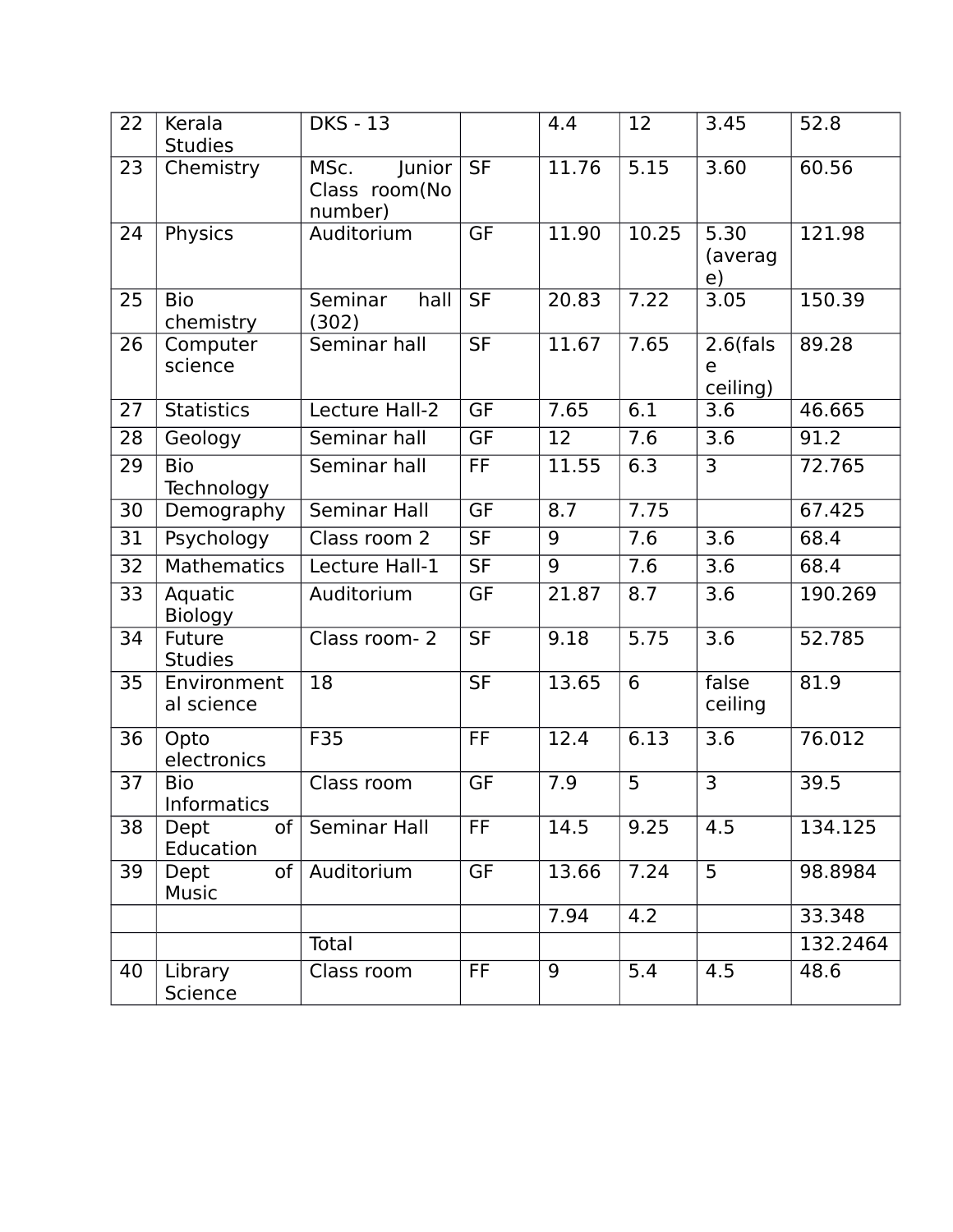#### **ANNEXURE-2 –LETTER OF INTENTION**

#### **Company Letterhead** [Date]

From

…………………………….

To

 The Registrar University of Kerala Thiruvananthapuram

Reference: EoI for Implementation & Maintenance of the Theatre Classrooms in various Teaching Departments of the Kerala University.

Dear Sir,

This is to notify you that our company intends to submit EoI for designing, implementing and maintaining the Theatre Classrooms in various Teaching Departments of the Kerala University.

| 1. Name of the Bidder                                                                                        |  |
|--------------------------------------------------------------------------------------------------------------|--|
| 2. Address                                                                                                   |  |
| 2. Email ID:                                                                                                 |  |
| 3. Mobile No:                                                                                                |  |
| 4. Landline number if any                                                                                    |  |
| 5. Name, designation and address<br>of the authorized legal<br>representative and signatory of<br>the bidder |  |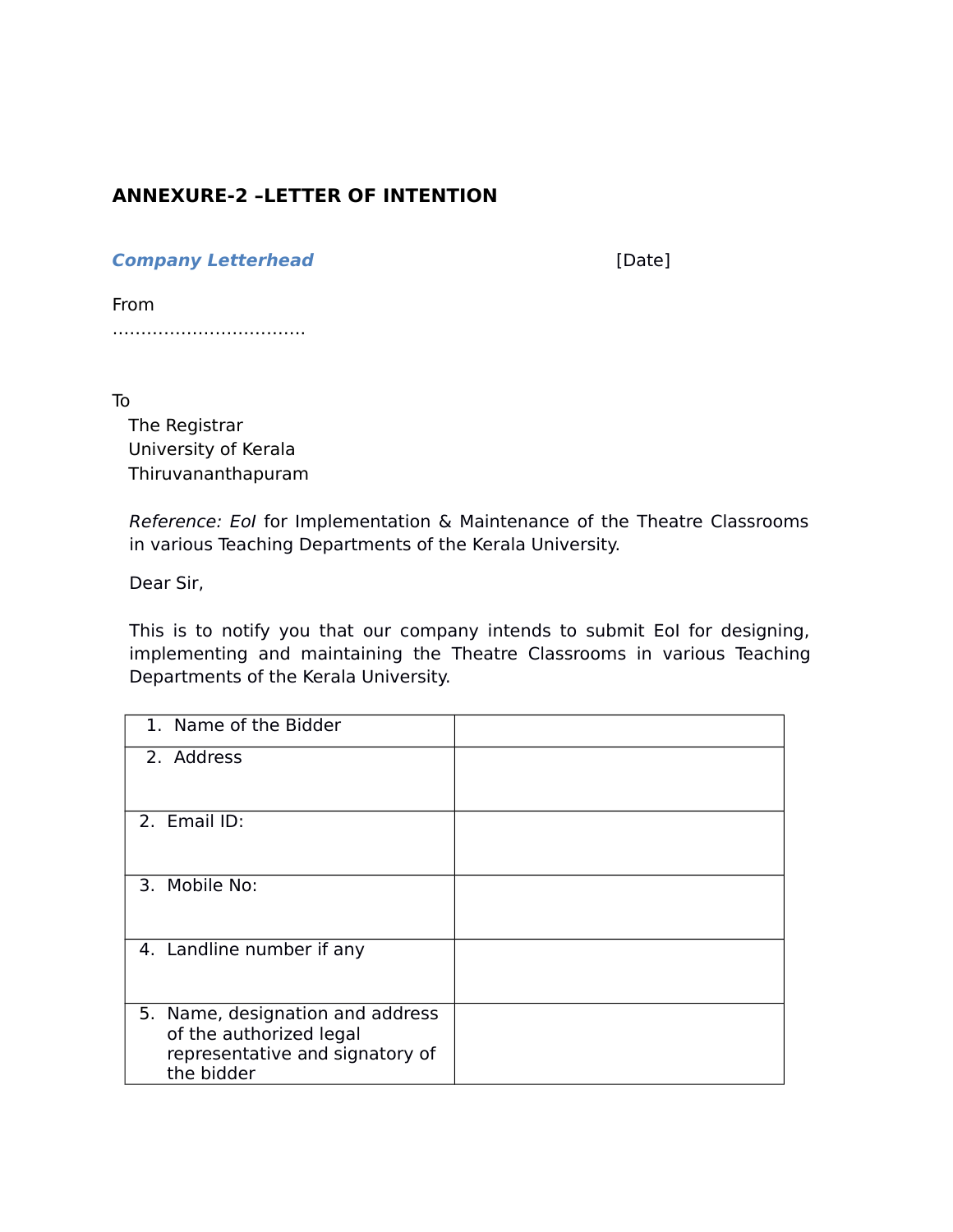| 6. Name, designation, address<br>and other contact details of the<br>Contact person to whom all<br>correspondence is to be<br>addressed in respect of this Eol |  |
|----------------------------------------------------------------------------------------------------------------------------------------------------------------|--|
| 7. Name and address of the<br>contact head office                                                                                                              |  |
| 8. Details of EMD produced                                                                                                                                     |  |

The EoI in sealed covers superscribing the name of work are enclosed herewith.

Encl:- Yours faithfully

(Authorized signatory)

(Company seal)